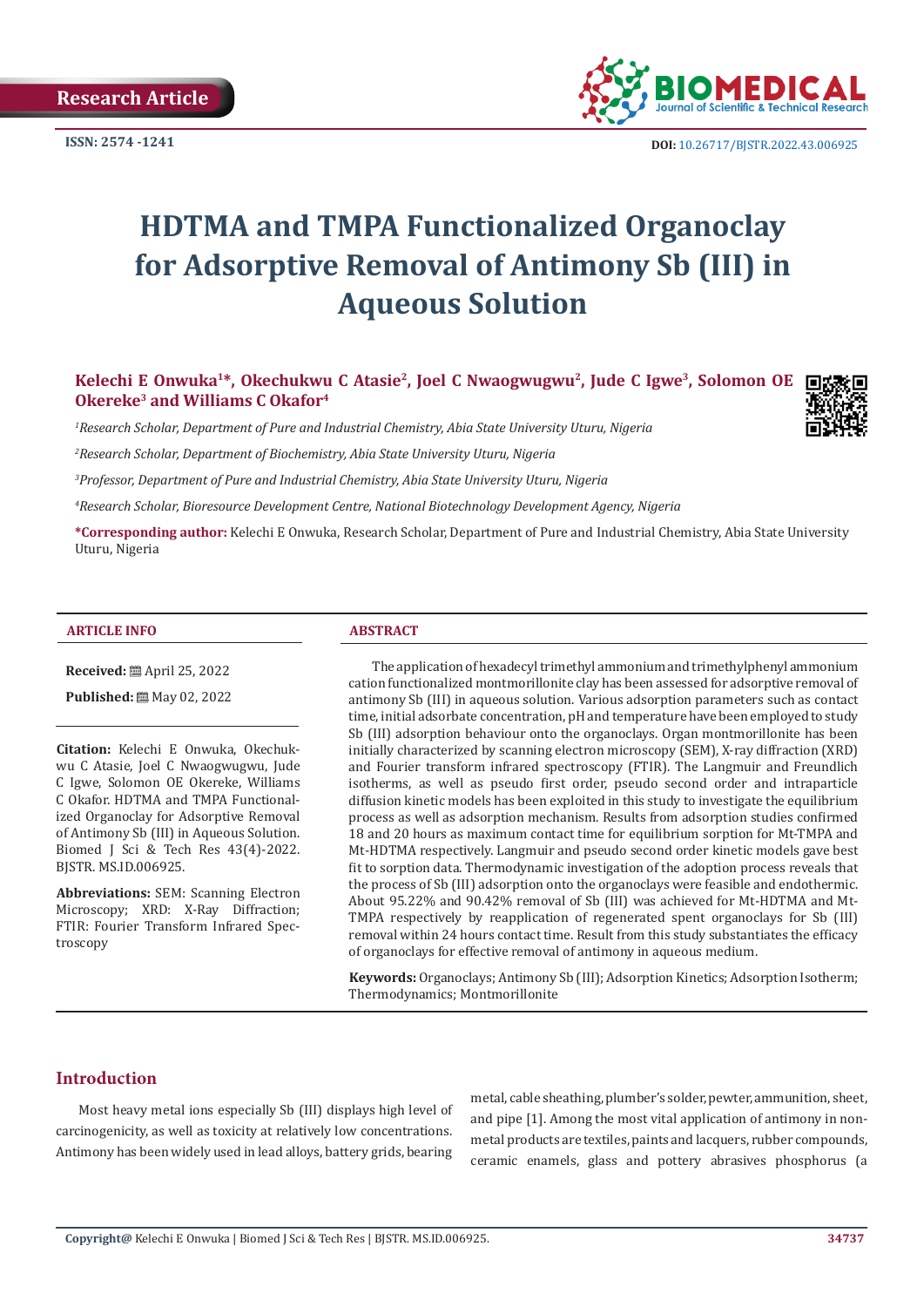Beryllium replacement), and certain types of matches (SbCl3) [1- 3]. US EPA and EU have established 6 and 10 µgL-1, respectively, of maximum permissible Sb concentrations in drinking water [4,5]. In natural water, Sb mainly exists in the inorganic forms of Sb (III) and Sb(V) [6]. Antimony (III) is reported to be 10 times more toxic than Sb(V) [7-10]. When redox speciation determinations are carried out, numerous studies report the dominance of Sb(V) under oxic conditions. However, the presence of significant proportions of Sb (III) is sometimes detected [6]. The analytical techniques more commonly used for the characterisation of aqueous antimony species are hydride generation methods coupled with AAS, AES, and MS detection systems [1].

Different electrochemical methods have also been used for determination of total antimony in natural water samples. Determination of total antimony by differential pulse anodic stripping voltammetry (DPCSV) has been described by a few authors [11-14]. Niedzielski and Siepak presented a comparative description of different methods of determination of arsenic, antimony, and selenium: spectrophotometric, electroanalytical (voltamperometry), activation analysis, atomic fluorescence, and the methods of inductive or microwave-induced plasma in combination with varieties of detection methods (emission or mass spectrometry) [1,15]. Before now, strategies including coagulation/ precipitation, reverse osmosis and adsorption, have been developed to remove excessive Sb from water [16]. Among these methods, adsorption is still one of the most extensively used. Adsorbent materials, including activated carbon [17], rice husks [3], hydrous oxides of manganese, iron (Fe) and aluminium [18], sand [19], modified home-made thiol cotton fiber [20], chelating porous hollow-fiber membrane [20] and metal oxides like zirconium dioxide, tin dioxide and cerium (IV) oxide [21,22], have been prepared for Sb removal in aqueous solution.

Organoclays are a group of surfactants modified clays with hydrophobic and organophilic surface characteristics that are mostly prepared by intercalating a cationic surfactant between the clay interlayers [23]. Natural clay minerals are not an option for removal of oxyanions and anionic contaminants from the aqueous solutions owing to the presence of negative charges on the surface and interlayers of natural clay minerals occasioned by isomorphic substitution [23]. Hence, intercalation with a cationic surfactant can increase the interlayer spacing and change surface polarity properties of the natural clays [24,25]. The arrangement of organic cations in the interlayers of montmorillonite may form a monolayer, bilayer, paraffin-type monolayer or paraffin-type bilayer depending upon the length of alkyl chain of the organic ion, layer charge of the clay mineral, as well as the way the chains organize themselves in the organoclay [23-25]. The replacement of small exchangeable

inorganic cations in the crystalline structure of natural clays with large organic amphiphilic alkylammonium cations such as hexadecyl trimethyl ammonium (HDTMA+) brings about noticeable structural alterations which may consequently affect the diffusion and permeation transport and enhance the uptake capacity of natural clays for anions [26,27].

In addition, through the exchange process of organic cations which can exceed the CEC of the pristine clays, numerous sorption sites for anions are provided [27], which makes the organ minerals promising options for uptake of anionic contaminants from aqueous solutions. Factors such as choice of clay minerals and cationic surfactants as well as the amounts of organic cations chosen might affect the efficacy and adsorption performance of organ minerals [23]. Anjum and Datta [28] studied the adsorptive removal of antimony (III) on modified clays at low concentration range (6μg/L to 100mg/L) and showed that montmorillonites modified with methylpyridinium chloride and cetyl trimethylammonium bromide are efficient adsorbents for the removal of low concentrations of antimonite. Bagherifam, et al. [23] studied the effect of hexadecyl pyridinium chloride modified montmorillonite (HDPy+-M) and hexadecyl pyridinium bromide modified zeolite (HDPy+-Z) on Sb(III) uptake from solutions containing 0.5–2.5 mM antimonite, and their result was quite encouraging.

However, the application of HDTMA and TMPA intercalated montmorillonite for adsorptive removal of Sb (III) in aqueous medium has not been properly investigated. Therefore, this study investigates the application of HDTMA+ (C16) and TMPA+ (C9) intercalated montmorillonite for adsorptive removal of antimony (III) in aqueous solution. Various sorption experimental conditions such as effect of contact time, initial Sb (III) concentration, pH and temperature were applied to study Sb (III) adsorption behaviour onto the organoclays. Adsorption kinetics and isotherms were applied to investigate the mechanism of Sb (III) sorption, and thermodynamics of the adsorption process was also studied to understand the sorption process. The adsorption of Sb (III) by regenerated spent adsorbents were also examined.

# **Experimental**

#### **Materials**

The montmorillonite (Mt) clay used in this research was collected from Ropp, Plateau State, situated at Longitude 80E and Latitude 90N, Northern Nigeria, and the clay was beneficiated and pre-modified according to our previous study [29]. The Quaternary akyl ammonium compounds (Surfactants): hexadecyl trimethyl ammonium bromide (HDTMA-Br, C19H42BrN, MW. 364.45) and trimethylphenyl ammonium chloride (TMPA-Cl, C9H14ClN,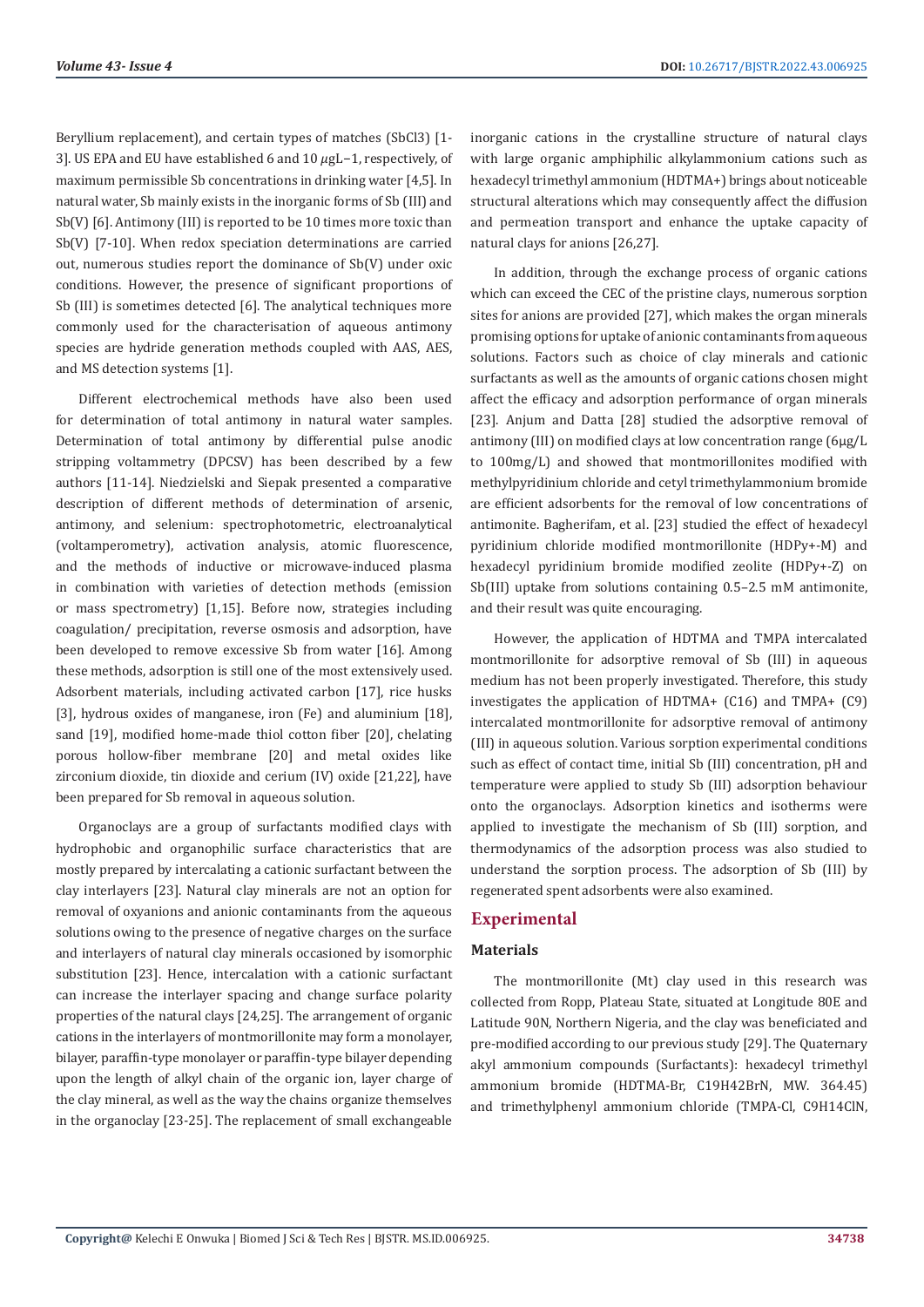MW. 171.5) were procured from Sigma Aldrich Switzerland. Hydroxylamine hydrochloride was procured from Shanghai Aladdin Bio-Chem Technology Co., Ltd. (China). Sodium carbonate was supplied by Sinopharm Chemical Reagent Co., Ltd. (China). All other chemicals used were products of BDH Chemicals, England and all the solutions used were prepared in double distilled water.

# **Synthesis and Characterization of HDTMA and TMPA Organoclays**

Synthesis of organ montmorillonite by HDTMA and TMPA cationic intercalations has been described in detail in a previously published paper [30], characterized for specific surface area by Sear's method [31], cation exchange capacity (CEC) by ammonium acetate procedure [32], IR spectra properties by FTIR spectrophotometer (Buck scientific M530 USA FTIR), basal spacing by X-ray diffraction (Bruker, D8ADVANCE, Germany) using Ni-filtered Cu K $\alpha\alpha$  radiation (1.5406 Å), and morphology by scanning electron microscope (Seron, AIS-2100, Republic of Korea). The values obtained for CEC and specific surface area; Characteristics and physical properties of the unmodified montmorillonite (Mt) and the organo-modified montmorillonite (Mt-HDTMA and Mt-TMPA) were described in detail by our previous work [30].

#### **Batch Adsorption Experiments**

The Sb (III)stock solutions  $(1000 \text{ mg} \cdot \text{L}^{-1})$  were prepared by dissolving potassium antimonyl tartrate (2.740 g)in 1000 mL of Distilled water. In adsorption experiments, 0.1 g each of Mt-HDTMA and Mt-TMPA Were separately added into an aqueous solution (400 mL) with initial Sb concentration of 50.00 mg·L<sup>-1</sup>, and then the mixture was shaken by a thermostatic reciprocating shaker (LHH-250GSP, Bluepard, China) at 300 rpm at 25°C. After reaching adsorption equilibrium, organoclays (Mt-HDTMA and Mt-TMPA) were removed by filtration through 0.35 μm hybrid membranes. The Sb concentrations were determined by atomic absorption spectrometry (contr AA, Jena, Germany) using the high focused short arc xenon lamp of 300W. The wavelength of 217.0 nm was chosen for antimony and acetylene gas of 100 mL·min-1 was applied for flame [33]. The adsorption capacities (qt, qe (mg·g-1)) were calculated based on the following equations:

$$
q_{t} = \frac{\left(C_{0} - C_{t}\right)}{m} V \quad \text{(1a)}
$$
\n
$$
q_{e} = \frac{\left(C_{0} - C_{e}\right)}{m} V \quad \text{(1b)}
$$

Where C0 represents initial Sb concentration (mg $\cdot$ L<sup>-1</sup>), Ct is the Sb concentration  $(mg·L^{-1})$  at time t, Ce is the equilibrium Sb concentration (mg·L<sup>-1</sup>), v is the solution volume (L) and m is the amount of used adsorbent (g). In the experiments of pH effect, 1.0 mol $\cdot$ L<sup>-1</sup> of HCl or KOH was used to adjust the solution pH (2, 3, 4, 5, 6, 7, 8 9, and 10). The best candidate for Sb adsorption would be used for other experiments. For the effect of temperature, adsorption experiments were performed at varied temperatures of  $25^{\circ}$ C,  $35^{\circ}$ C and  $45^{\circ}$ C.

### **Adsorption Kinetics**

The kinetic experiments were conducted to investigate the influence of contact time on the organoclays (Mt-HDTMA and Mt-TMPA) adsorption of Sb (III). Organoclays (Mt-HDTMA and Mt-TMPA) of 0.1g was added in 50 mg·L-1 Sb solution, and the pH value was adjusted accordingly as above. Intermittently, the mixtures were shaken by a thermostatic reciprocating shaker at 300 rpm, and then sampled at 2, 4, 6, 8, 12, 14, 18, 20 and 24 h for Sb (III) concentrations determination after filtration.

#### **Adsorption Isotherm**

Batch isotherm adsorption experiments were conducted with 0.1g organoclays (Mt-HDTMA and Mt-TMPA) within initial Sb (III) concentration range of 10 to 100 mg/L. The pH value was adjusted accordingly as above, and the solution was shaken by a thermostatic reciprocating shaker at  $300$  rpm at  $25^{\circ}$ C. After 24 h equilibration, the supernatants were filtered to determine the Sb (III) concentrations.

#### **Regeneration of Sb (III) Saturated Organoclays**

The method adopted in our previously published research [34] was applied in the regeneration experiment. This was performed thermally. For this, the organoclays were separately subjected to the adsorption as follows: Initially 0.2 g of the adsorbent was equilibrated in 100 mL of 50 mg/L Sb (III)at the optimum contact time and pH at 25°C. After mixing, the supernatant was centrifuged and analyzed. The saturated clay was then separated and dried at room temperature for 48h. The supposed regenerated organoclays were then placed in an oven at  $200^{\circ}$ C for 2, 4, 8, 12 and 18 hours. The adsorption experiments were then conducted using the regenerated organoclays.

### **Results and Discussion**

# **Adsorption Kinetics**

Figure 1 represents the effect of contact times in the range of 2 to 24 hrs on the adsorption of Sb (III) by Mt-HDTMA and Mt-TMPA at 250C and initial Sb (III) concentration of 50 mg/L. From Figure 1, rapid adsorption of Sb (III) by the organoclays were observed in the first 14 hrs of the adsorption time, with corresponding adsorption capacities of 39.66and 31.03 mg/g for Mt-HDTMA and Mt-TMPA respectively, and then levelled off as time increased. The adsorption times of 18 and 20 hrs which were little larger than 14 hrswere fixed for the adsorption equilibrium for Mt-TMPA and Mt-HDTMA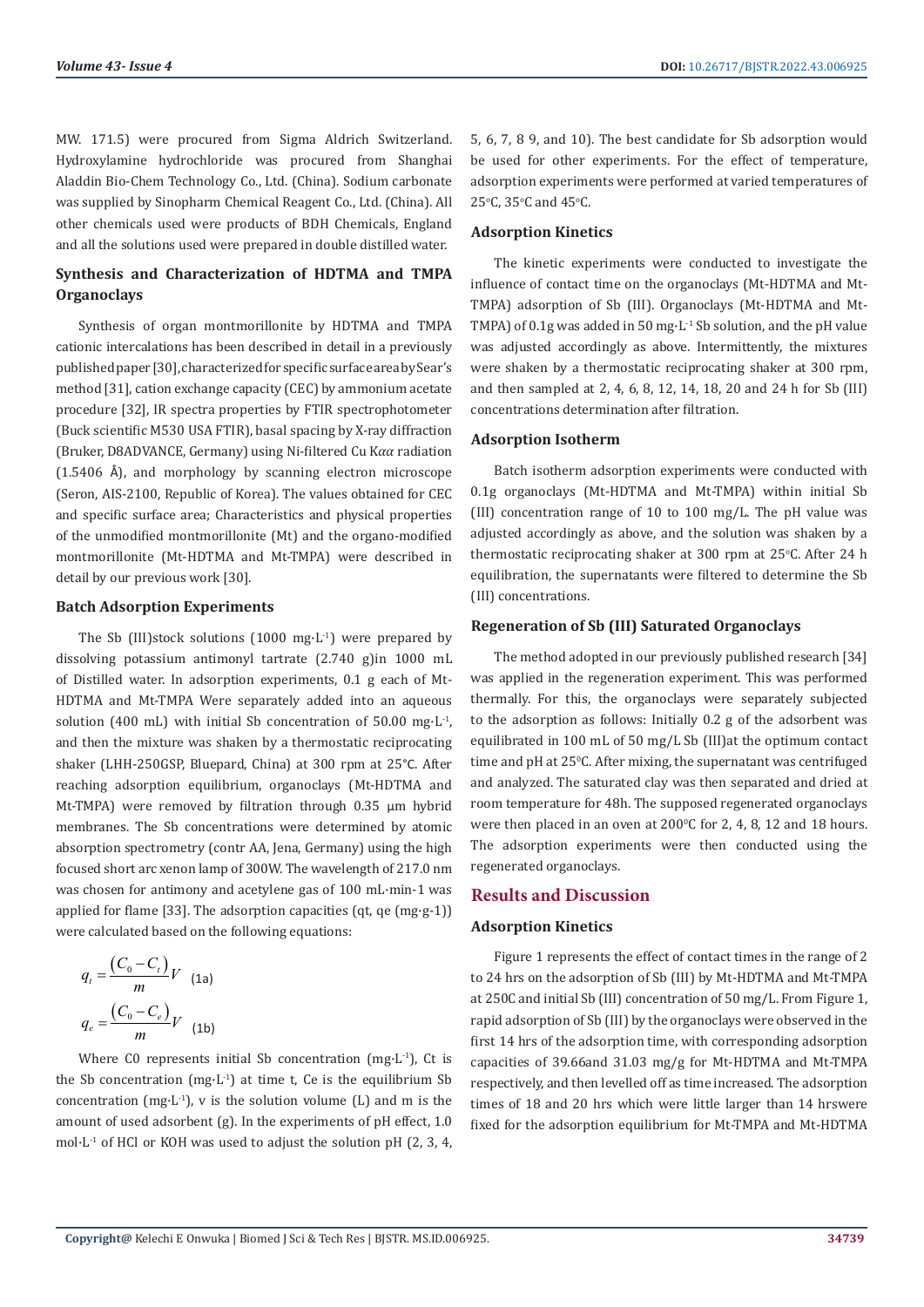respectively. Rapid Sb (III) adsorption by both organoclays suggests the availability of numerous active vacant sites on the organoclay surfaces, followed by a saturated vacant site which accounted for a later slow sorption rate prior to equilibrium sorption.

To further investigate the kinetics of the adsorption process, the experimental data for the adsorption of Sb (III) by the organoclays were modelled into three major kinetic models, namely: pseudo

first order, pseudo second order and intra-particle diffusion model (Figures 2-4) using equation (2) - (4) respectively:

$$
\log (q_e - q_t) = \log q_e - \frac{(K_1)}{2.303} V \tag{2}
$$
\n
$$
\frac{1}{q_t} = \frac{1}{K_2 q_e^2} + \frac{t}{q_e} \tag{3}
$$
\n
$$
q_t = K_{id} t^{1/2} + C \tag{4}
$$





**Figure 1:** Effect of contact time on the adsorption of Sb (III) by Mt-HDTMA and Mt-TMPA: Initial Sb (III) conc = 50mg/L, Mass  $= 0.1$ g, Temp = 25°C, pH=7.



**Figure 2:** Pseudo first order kinetic plot for Sb (III) adsorption onto Mt-HDTMA and Mt-TMPA.

where  $q_e$  (mg/g) is the amount of Sb (III) adsorbed at equilibrium,  $q_t$  amount of Sb (III) adsorbed at any given time t (mg/g), k is the rate constant for the pseudo-first-order model,  $k<sub>2</sub>$ (g/mg<sub>h</sub>) is the rate constant of pseudo-second order,  $k_{\text{id}}$  (g/mg) h) is the rate of the intraparticle diffusion kinetic model and C is the intraparticle diffusion constant. The obtained values for these kinetic models are summarized in Table 1. From Figures 2-4, it is obvious that three different models in fitting kinetics data for Sb (III) adsorption onto the organoclays were employed. Compared with the pseudo-first-order model, the higher correlation coefficient  $(R^2 > 0.98)$  revealed that the pseudo-second-order model was more suitable to describe the adsorption of Sb (III). In addition, the fitted parameters as displayed in Table 1 presented inconsistent  $qe_{calculated}$  values of 82.5 and 109.23 mg/g (compared to  $qe_{\text{experimental}}$  values of 40.14 and 33.33 mg/g) for Mt-HDTMA and Mt-TMPA respectively as obtained for the Pseudo first order kinetic model. On the contrary, the  $qe_{calculated}$  values for the Pseudo second order kinetic model obtained as 39.97 and 33.62 for Mt-HDTMA and Mt-TMPA respectively, again implies that the pseudo second order kinetic model best fitted the sorption data. This result is in accordance with some previous findings [1,33].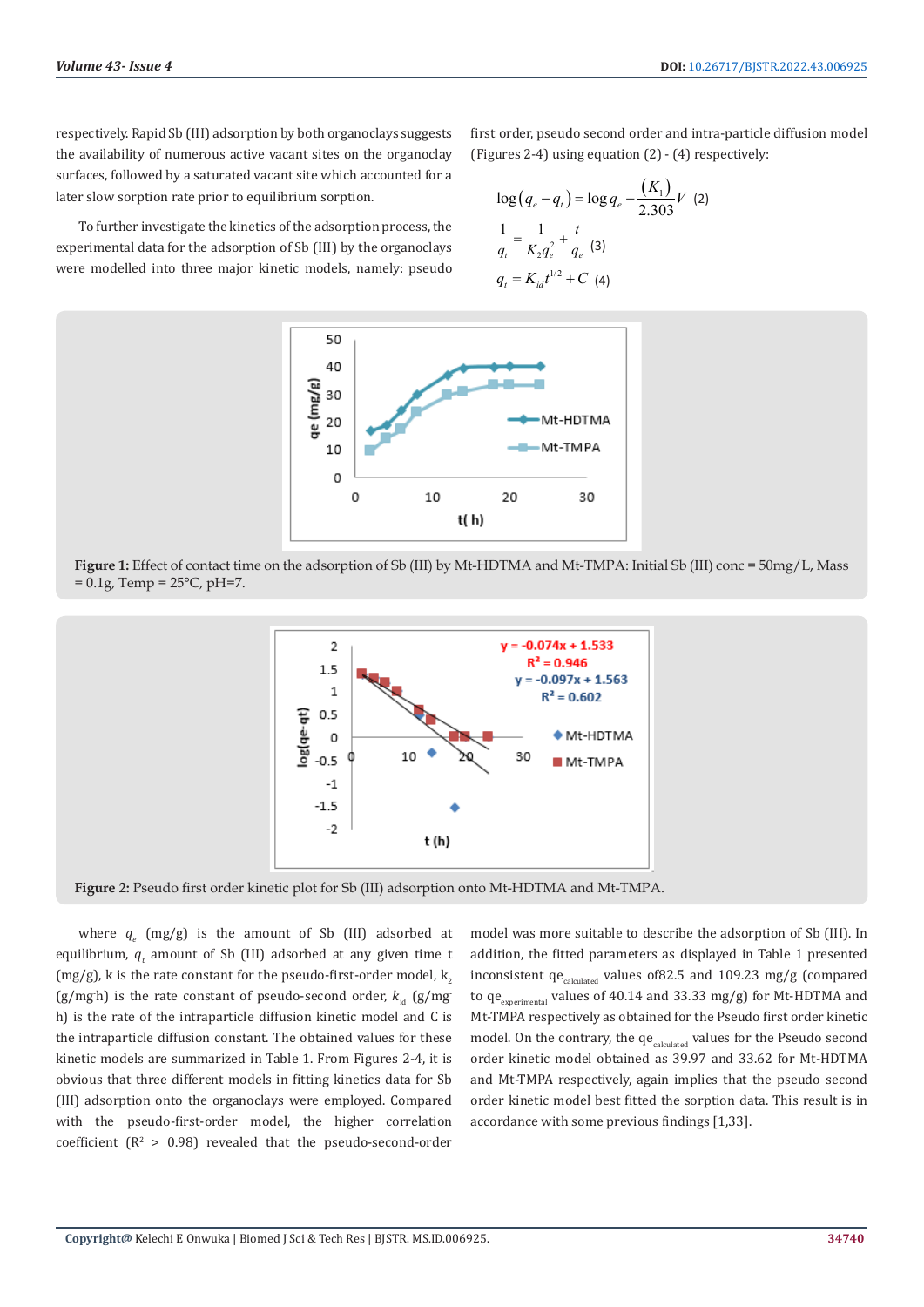

**Figure 3:** Pseudo second order kinetic plot for Sb (III) adsorption onto Mt-HDTMA and Mt-TMPA.



**Figure 4:** Intraparticle diffusion kinetic plot for Sb (III) adsorption onto Mt-HDTMA and Mt-TMPA.

**Table 1:** Parameters for the Pseudo first order, Pseudo Second order and intraparticle diffusion kinetic models for the adsorption of Sb(lll) by Mt-HDTMA and Mt-TMPA.

| Pseudo first order |                                           |             |                | <b>Pseudo Second order</b> |                   |                             | <b>Intraparticle Diffusion</b> |          |                 |       |
|--------------------|-------------------------------------------|-------------|----------------|----------------------------|-------------------|-----------------------------|--------------------------------|----------|-----------------|-------|
| Adsorbent          | $\kappa$ <sub>1</sub> (min <sup>)-1</sup> | $q_0(mg/g)$ | R <sup>2</sup> | $k_2(g/mh.h)$              | $q_{0cal}$ (Mg/g) | (Mg/g)<br>$q_{0\text{exp}}$ | $R^2$                          | $K_{id}$ | $\sqrt{2}$<br>◡ | $R^2$ |
| Mt-HDTM            | 0.062                                     | 82.5        | 0.602          | 0.022                      | 39.97             | 40.14                       | 0.978                          | 7.64     | 0.63            | 0.912 |
| Mt-TMPA            | 0.041                                     | 109.23      | 0.946          | 0.07                       | 33.62             | 33.33                       | 0.979                          | 7.4      | 6.75            | 0.94  |

#### **Adsorption Isotherms**

Adsorption isotherm models are commonly used for describing equilibrium studies and comparing the adsorption capacities of the adsorbents for pollutants [33]. In this study, the adsorption isotherm was modelled with Langmuir and Freundlich isotherm according to equation (5) and (6) respectively:

$$
Inq_e = Ink_f + \frac{1}{n} InC_e
$$
  

$$
\frac{C_e}{q_e} = \frac{C_e}{Q_m} + \frac{1}{bQ_m}
$$
 (6)

where  $C_{\rho}$  (mg/L) and  $q_{\rho}$  (mg/g) are the concentration of adsorbate and the adsorption capacity of the adsorbents at the equilibrium time, respectively,  $k_f$  (mg/g) and  $1/n$  are the Freundlich constant, *b* (L/mg) is the Langmuir constant and  $Q_{m}$  (mg/g) is maximum adsorbent capacity. The plots for the Langmuir and Freundlich isotherms are presented in Figures 5 & 6 respectively, and the values of the isotherm parameters obtained by fitting the experimental data to these isotherm models are summarized in Table 2. It is obvious from the higher correlation coefficients that Sb(III) uptake by Mt-HDTMA and Mt-TMPA is better described by the Langmuir isotherm, signifying monolayer adsorption on both organoclays. The maximum adsorption capacity  $(Q_{\text{max}})$  for Sb (III) uptake by Mt-HDTMA and Mt- TMPA were calculated to be 43.61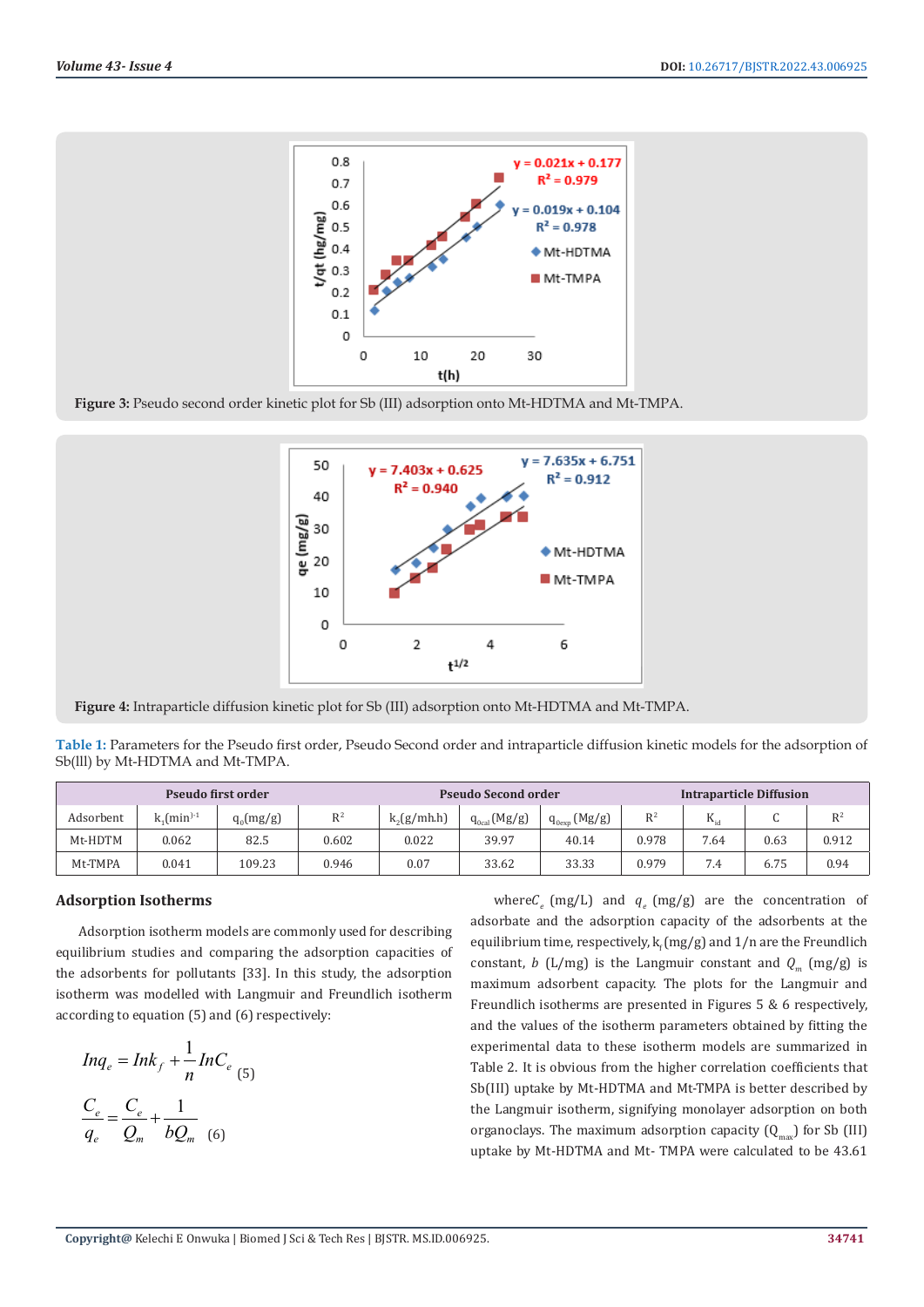and 38.44 mg/g respectively. Even though the uptake capacity and isotherms of the studied organoclays for Sb(III) removal from aqueous solutions have not been properly reported, the maximum adsorption capacity of both Mt-HDTMA and Mt-TMPA are larger than that of those previously reported by others: bentonite (0.56 mg/g) [35], multi-walled carbon nanotubes  $(0.32 \text{ mg/g})$  [36], graphene (8.06 mg/g) [37] and polyvinyl alcohol-stabilized granular adsorbent containing nanoscale zero-valent iron (6.99 mg/g) [38]. The results of Freundlich isotherm simulations showed that the 1/n values for Sb (III) uptakes by Mt-HDTMA and Mt-TMPA are less than unity, which based on the statistical theory

of adsorption might be attributed to the heterogeneous surface with minimum interactions between the adsorbed ions based on the statistical theory of adsorption [39], although the isotherms data are best described by the Langmuir model. Furthermore, it is evident (in Figure 7) that the increase in initial Sb (III) concentration resulted to a corresponding increase in the adsorption capacities of the organoclays. This may be due to an increase in driving forces affecting Sb compounds. One of these forces is van der Waal's force that affects active adsorption sites of the adsorbent, which occurs at higher concentrations [29,30,34].



**Figure 5:** Langmuir isotherm plot for Sb (III) adsorption onto Mt-HDTMA and Mt-TMPA.



**Figure 6:** Freundlich isotherm plot for Sb (III) adsorption onto Mt-HDTMA and Mt-TMPA.

|  |  |  | Table 2: Isotherm parameters for the adsorption of Sb (III) by Mt-HDTMA and Mt-TMPA (adsorbent dosage=0.2g). |
|--|--|--|--------------------------------------------------------------------------------------------------------------|
|--|--|--|--------------------------------------------------------------------------------------------------------------|

|           | Langmuir  |         | Freundlich |             |       |       |
|-----------|-----------|---------|------------|-------------|-------|-------|
| Adsorbent | Qm (mg/g) | b(L/mg) | $D^2$      | $K_f(mg/g)$ | 1/n   | $R^2$ |
| Mt-HDTM   | 43.61     | 0.004   | 0.957      | 12.34       | 0.55  | 0.857 |
| Mt-TMPA   | 38.44     | 0.32    | 0.974      | 40.62       | 0.071 | 0.901 |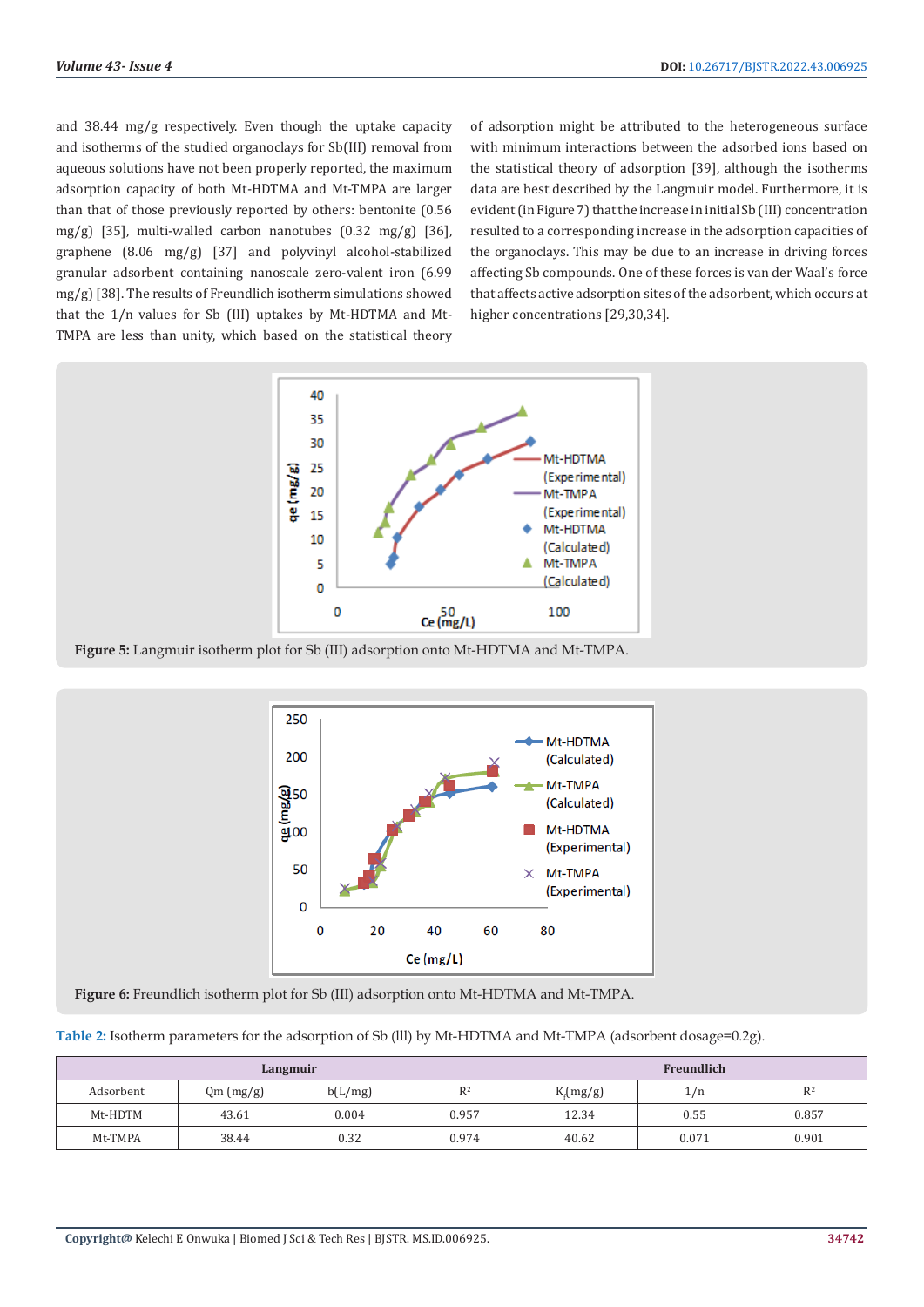

**Figure 7:** Effect of initial Sb (III) concentration on the adsorption of Sb (III) by Mt-HDTMA and Mt-TMPA: Time = 18 h, mass of adsorbent =  $0.2$  g, Temp =  $25^{\circ}$ C, pH=7.

#### **Adsorption Thermodynamics**

At the same temperature ranges of 298-318 K, the thermodynamic parameterssuch as entropy change  $(\Delta S^0)$ , enthalpy change ( $\Delta H^0$ ) and Gibbs free energy ( $\Delta G^0$ ) are calculated from the temperature-dependent adsorption isotherm to describe the adsorption process according to equation (7) - (9) [29]:

$$
K = \frac{(C_0 - C_e)}{C_e} \tag{7}
$$

$$
InK_d = \frac{\Delta S^0}{R} - \frac{\Delta H^0}{RT} \tag{8}
$$

$$
\Delta G^0 = \Delta H^0 - T \Delta S^0 \tag{9}
$$

Where  $C_{o}$  and  $C_{e}$  are the initial concentration and equilibrium concentration, R is the universal gas constant (8.314 J/mol K), and T is the absolute temperature (K). Plots of ln K versus 1/T for the adsorption of Sb (III) on Mt-HDTMA and Mt-TMPA, and the calculated values for entropy change ( $\Delta S^0$ ), enthalpy change ( $\Delta H^0$ ) and Gibbs free energy  $(\Delta G^0)$  are presented in Figure 8 and Table 3 respectively. The negative values of *Δ*G implies that the adsorption process is spontaneous. Also, the *Δ*G value became more negative with increased temperature, demonstrating that adsorption process was more favourable at higher temperature. This explains why increase in temperature resulted in a corresponding increase in adsorption capacity (Figure 9).



**Figure 8:** Plots of ln K versus 1/T for the adsorption of Sb (III) onto Mt-HDTMA and Mt-TMPA: mass of adsorbent = 0.1 g, pH=7, contact time=18 h, initial Sb (III) concentration= 50 mg/L.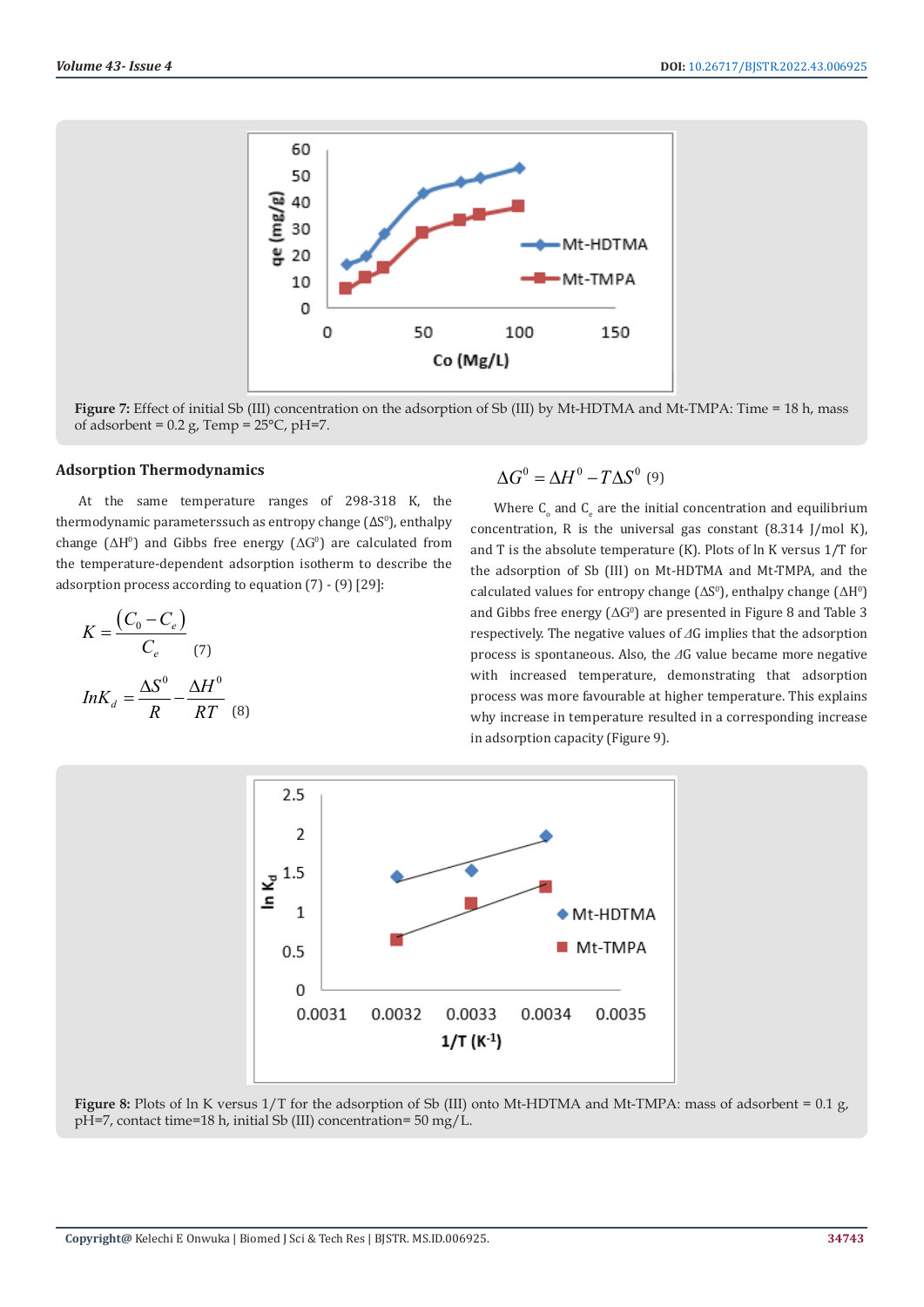

**Figure 9:** Effect of Temperature on the adsorption of Sb (III) by Mt-HDTMA and Mt-TMPA: Time = 18 h, Initial Sb (III) conc =  $50mg/L$ , mass = 0.1 g, pH =7.

**Table 3:** Thermodynamic parameters for adsorption of Sb (lll) on Mt-HDTMA and Mt-TMPA.

| $\Delta$ So(Jmol-1K <sup>-1</sup> ) |       | $\Delta$ Ho(KJmol <sup>-1</sup> ) | $\Delta G$ o(KJmol <sup>-1</sup> ) |         |          |  |
|-------------------------------------|-------|-----------------------------------|------------------------------------|---------|----------|--|
| Adsorbent                           |       |                                   | 298K                               | 308K    | 318K     |  |
| Mt-HDTM                             | 57.33 | 32.55                             | $-8.66$                            | $-10.9$ | $-10.92$ |  |
| Mt-TMPA                             | 62.21 | 19.64                             | $-3.78$                            | $-5.18$ | $-7.23$  |  |

Again, the value of *Δ*G were not lower than -20.0 kJ·mol<sup>-1</sup>, indicating that a possible surface complexation reaction was the major mechanism responsible for the adsorption [33,40-42]. The direction and magnitude of the driving force of adsorption depended on the tendency and magnitude of *ΔH*, *ΔS* and temperature [43]. Hence, the positive *Δ*H values obtained for the adsorption of Sb (III) by Mt-HDTMA and Mt-TMPA obtained as 32.55 and 19.64 kJ·mol<sup>-1</sup> indicated an endothermic adsorption [33]. The positive standard entropy changes (57.33 and 62.21 J $\cdot$ mol<sup>-1</sup>K<sup>-1</sup> for Mt-HDTMA and Mt-TMPA respectively) indicated the increased randomness at the solid–solution interface during the adsorption of Sb (III) ions on the active sites of the organoclays [44].

### **Effect of pH**

Solution pH is known to influence surface charge of the adsorbent and/or the adsorbate [45], which might have a great impact on the adsorption behaviour of antimony on organoclays. The adsorption capacities of Mt-HDTMA and Mt-TMPA for Sb (III) at various initial pH values ranging from 2.0 to 10 are presented in Figure 10. The adsorption capacity of Sb (III) raised from 18.3mg/g to 42.1 mg/g and 10.23 mg/g to 35.08 mg/g for Mt-HDTMA and MtTMPA respectively when pH value of the initial solution increased from 2.0 to 7.0, followed by rapid reduction of adsorption capacity to 20.03 mg/g and 12.44 mg/g for Mt-HDTMA and Mt-TMPA respectively at pH of 8.0 to 10.0. Figure 10 shows that Mt-HDTMA and Mt-TMPA had a simultaneous maximum adsorption for Sb (III) when the solution was faintly acid ( $pH = 5.0$ ). However maximum adsorption was attained at pH of 7. Tu, et al. [33] reported similar result. Thermal regeneration technique was applied in order to regenerate the spent organ montmorillonite at  $150^{\circ}$ C and at different times (2, 4, 8, 12 and 18 hrs). As seen from (Figures 11 & 12), the adsorption capacity of the regenerated organoclays were increased by increasing the regeneration time. The ratio of the sorption capacity of the regenerated adsorbent to the original adsorbent was increased from 41.28% to 95.22% for Mt-HDTMA and 30.42% to 90.46% for Mt-TMPA which corresponds to 16.57 to 38.22 mg/g and 10.14 to 30.15mg/g adsorption capacities respectively for regeneration time range of 2 to 18 hours. This result implies that HDTMA and TMPA modified montmorillonite (Mt-HDTMA, Mt-TMPA) can be repeatedly applied without any significant loss in the adsorption efficiency for Sb (III).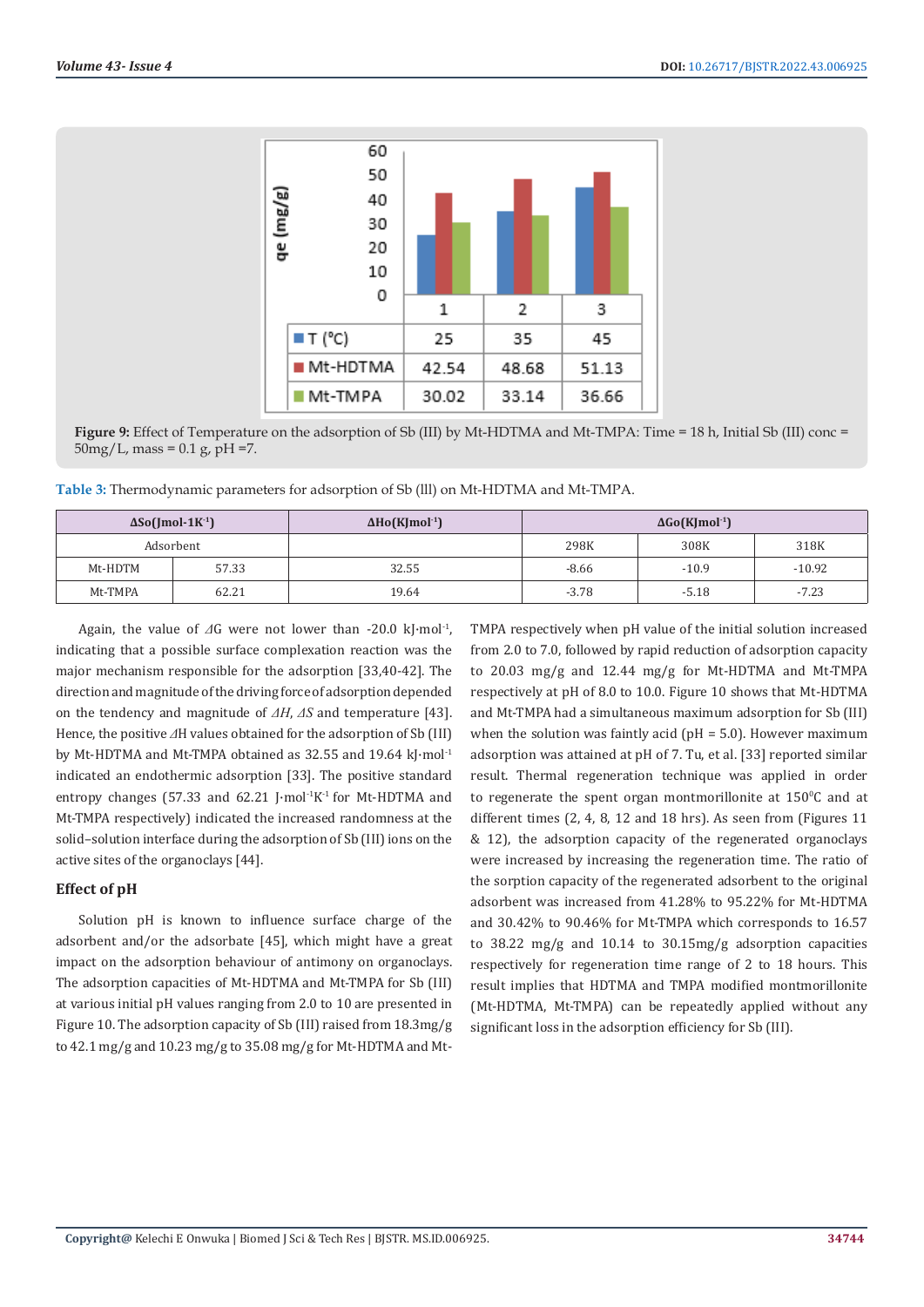

**Figure 10:** Effect of pH on the adsorption of Sb (III) by Mt-HDTMA and Mt-TMPA: Time = 18 h, Initial Sb (III) conc = 50 mg/L,  $mass = 0.1 g$ , Temp= 250C.



**Figure 11:** Effect of temperature of 1500C at various times (2 – 18 hrs) on the regeneration of Mt-HDTMA and Mt-TMPA. (Sb solution = 50 mg/L, initial pH =  $7 \pm 0.5$ , contact time = 18 hrs and mass of adsorbent = 0.2g).



**Figure 12:** Percentage variation on effect of temperature of 1500C at various times (2-18hrs) on the regeneration of Mt-HDTMA and Mt-TMPA. (Sb solution =  $50 \text{mg/L}$ , initial  $pH = 7 \pm 0.5$ , contact time = 18 hrs and mass of adsorbent = 0.2g).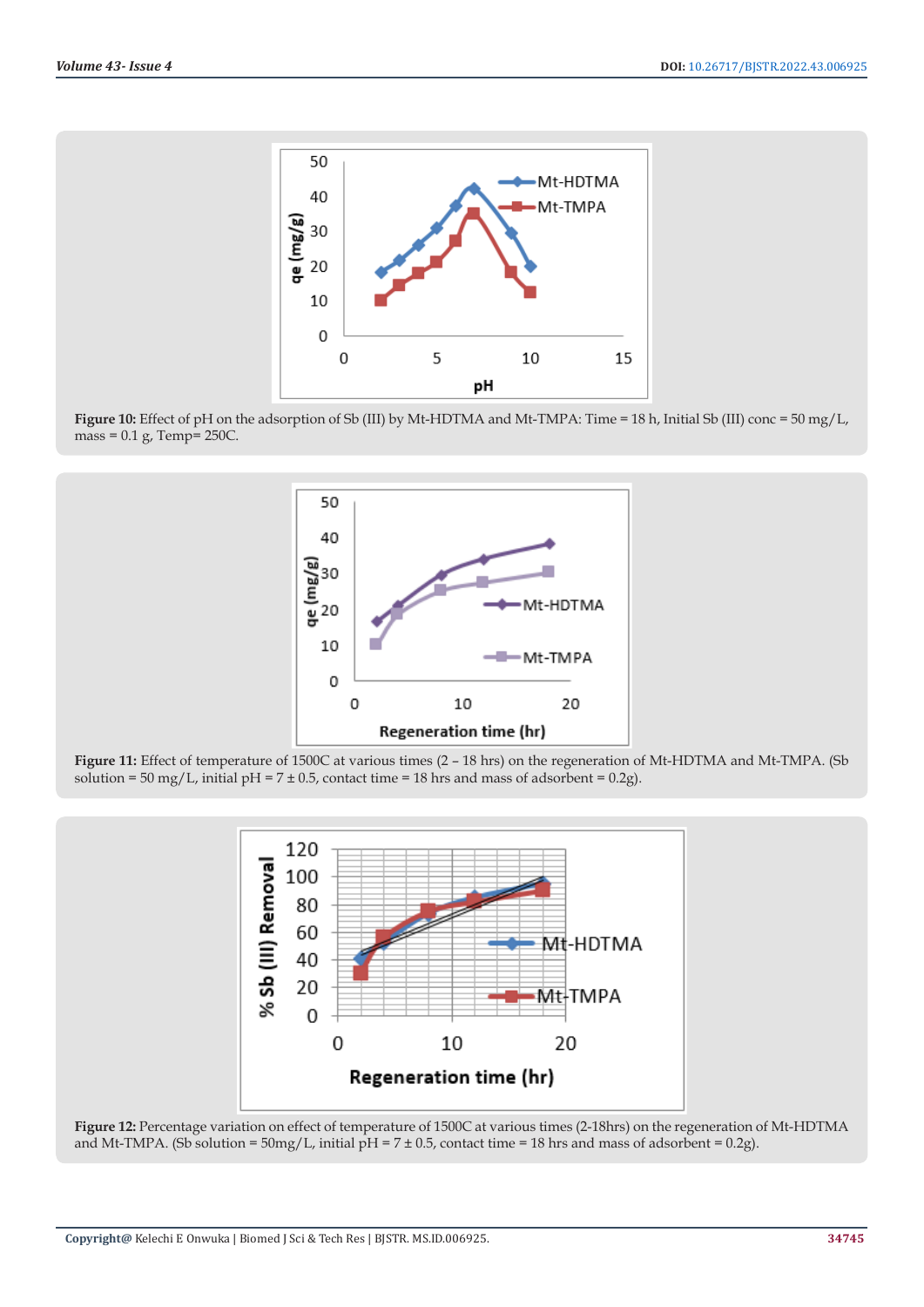# **Conclusion**

The potential of HDTMA and TMPA based organoclays for effective removal of antimony Sb (III) in aqueous medium has been properly studied. Modification of organoclays enhanced effective removal of antimony in aqueous medium. Among the isotherm and kinetic model exploited, the Langmuir isotherm model and Pseudo second order kinetic model best described the sorption data. Thermodynamic studies have confirmed that the removal process of Sb (III) by both organ montmorillonite was spontaneous and endothermic. Therefore, the application of organoclays for the removal of antimony in aqueous medium via a batch adsorption process has shown promising result with auspicious future largescale application.

## **Conflict of Interest**

Authors declares no conflict of interest.

### **Funding**

None.

#### **References**

- 1. [Targan F, Tirtom VN, Akkus B \(2013\) Removal of Antimony\(III\) from](https://www.hindawi.com/journals/isrn/2013/962781/)  [Aqueous Solution by Using Grey and Red Erzurum Clay and Application](https://www.hindawi.com/journals/isrn/2013/962781/)  [to the Gediz River Sample. Analytical Chemistry Article ID 962781.](https://www.hindawi.com/journals/isrn/2013/962781/)
- 2. [Sari A, Itak DC, Tuzen M \(2010\) Equilibrium, thermodynamic and](https://www.cabdirect.org/cabdirect/abstract/20103264387)  [kinetic studies on adsorption of Sb\(III\) fromaqueous solution using](https://www.cabdirect.org/cabdirect/abstract/20103264387)  [low-cost natural diatomite. Chemical Engineering Journal 162\(2\): 521-](https://www.cabdirect.org/cabdirect/abstract/20103264387) [527.](https://www.cabdirect.org/cabdirect/abstract/20103264387)
- 3. [Khalid N, Ahmad S, Toheed A, Ahmed J \(2000\) Potential of rice husks for](https://pubmed.ncbi.nlm.nih.gov/10670920/)  [antimony removal, Applied Radiation and Isotopes 52\(1\): 31-38.](https://pubmed.ncbi.nlm.nih.gov/10670920/)
- 4. (1980) CEC, Council of the European Communities, Council Directive Relating to the Quality of Water Intended for Human Consumption.
- 5. (1984) USEPA, Antimony: An Environmental and Health Effects Assessment, US Environmental Protection Agency, Office of drinking water, Washington, DC, USA.
- 6. Filella M, Belzile N, Chen YW (2002) Antimony in the environment: a review focused on natural waters II. Relevant solution chemistry. Earth-Science Reviews 59(1-4): 265-285.
- 7. Gurnani N, Sharma A, Tulukder G (1994) Effects of antimony on cellular systems in animals: a review. Nucleus 37: 71-96.
- 8. [Gebel T \(1997\) Aresnic and antimony: comparative approach on](https://pubmed.ncbi.nlm.nih.gov/9448748/)  [mechanistic toxicology. Chemico-Biological Interactions 107\(3\): 131-](https://pubmed.ncbi.nlm.nih.gov/9448748/) [144.](https://pubmed.ncbi.nlm.nih.gov/9448748/)
- 9. [Koen Oorts, Erik Smolders, Fien Degryse, Jurgen Buekers, Gabriel](https://pubmed.ncbi.nlm.nih.gov/18605558/)  Gascó, et al. (2008) Solubility and toxicity of antimony trioxide  $(Sb<sub>2</sub>O<sub>3</sub>)$ [in soil. Environmental Science and Technology 42\(12\): 4378-4383.](https://pubmed.ncbi.nlm.nih.gov/18605558/)
- 10. [Smichowski P, Madrid Y, Camara C \(1998\) Analytical methods for](https://www.semanticscholar.org/paper/Analytical-methods-for-antimony-speciation-in-at-A-Smichowski-Madrid/636ea78f5b59d9c3e746b83a939323d51ce5320e)  [antimony speciation in waters at trace and ultra trace levels. A review.](https://www.semanticscholar.org/paper/Analytical-methods-for-antimony-speciation-in-at-A-Smichowski-Madrid/636ea78f5b59d9c3e746b83a939323d51ce5320e)  [Fresenius' Journal of Analytical Chemistry 360\(6\): 623-629.](https://www.semanticscholar.org/paper/Analytical-methods-for-antimony-speciation-in-at-A-Smichowski-Madrid/636ea78f5b59d9c3e746b83a939323d51ce5320e)
- 11. [Quentel F, Filella M \(2002\) Determination of inorganic antimony](https://www.researchgate.net/publication/223823101_Determination_of_inorganic_antimony_species_in_seawater_by_differential_pulse_anodic_stripping_voltammetry_Stability_of_the_trivalent_state)  [species in seawater by differential pulse anodic stripping voltammetry:](https://www.researchgate.net/publication/223823101_Determination_of_inorganic_antimony_species_in_seawater_by_differential_pulse_anodic_stripping_voltammetry_Stability_of_the_trivalent_state)  [stability of the trivalent state. Analytica Chimica Acta 452\(2\): 237-244.](https://www.researchgate.net/publication/223823101_Determination_of_inorganic_antimony_species_in_seawater_by_differential_pulse_anodic_stripping_voltammetry_Stability_of_the_trivalent_state)
- 12. [Woolever CA, Starkey DE, Dewald HD \(1999\) Differential pulse anodic](https://www.sciencedirect.com/science/article/abs/pii/S0379073899000365) [stripping voltammetry of lead and antimony in gunshot residues.](https://www.sciencedirect.com/science/article/abs/pii/S0379073899000365) [Forensic Science International 102\(31\): 45-50.](https://www.sciencedirect.com/science/article/abs/pii/S0379073899000365)
- 13. Guin R, Das SK, Saha SK (1998) The anion exchange behaviour of Te and Sb. Journal of Radioanalytical and Nuclear Chemistry 230(1-2): 269-271.
- 14. Bond AM, Kratsis S, Newman OMG (1998) Combined use of differential pulse adsorptive and anodic stripping techniques for the determination of antimony (III) and antimony(V) in zinc electrolyte. Analytica Chimica Acta 372(3): 307-314.
- 15. [Niedzielski P, Siepak M \(2003\) Analyticalmethods for determining](https://www.researchgate.net/publication/236880354_Analytical_methods_for_determining_arsenic_antimony_and_selenium_in_environmental_samples) [arsenic, antimony and selenium in environmental samples. Polish](https://www.researchgate.net/publication/236880354_Analytical_methods_for_determining_arsenic_antimony_and_selenium_in_environmental_samples) [Journal of Environmental Studies 12\(6\): 653-667.](https://www.researchgate.net/publication/236880354_Analytical_methods_for_determining_arsenic_antimony_and_selenium_in_environmental_samples)
- 16. [Yu T, Zeng C, Ye M, Shao Y \(2013\) The adsorption of Sb\(III\) in aqueous](https://pubmed.ncbi.nlm.nih.gov/23925195/) solution by  $Fe<sub>2</sub>O<sub>3</sub>$ [-modified carbon nanotubes. Water Science and](https://pubmed.ncbi.nlm.nih.gov/23925195/) [Technology 68\(3\): 658-664.](https://pubmed.ncbi.nlm.nih.gov/23925195/)
- 17. [Thanabalasingam P, Pickering WF \(1990\) Specific sorption of](https://www.cabdirect.org/cabdirect/abstract/19901942824) [antimony\(III\) by the hydrous oxides of Mn, Fe, and Al. Water, Air and](https://www.cabdirect.org/cabdirect/abstract/19901942824) [Soil Pollution 49\(1-2\): 175-185.](https://www.cabdirect.org/cabdirect/abstract/19901942824)
- 18. [Hasany SM, Chaudhary MH \(1996\) Sorption potential of Haro River](https://www.sid.ir/en/journal/ViewPaper.aspx?ID=328481) [sand for removal of antimony from acidic aqueous solution. Appl Radiat](https://www.sid.ir/en/journal/ViewPaper.aspx?ID=328481) [Isot 47\(4\): 467-471.](https://www.sid.ir/en/journal/ViewPaper.aspx?ID=328481)
- 19. [Yu QM, Sun DW, Tian W, Wang GP, Shen WB, et al. \(2002\) Systematic](https://www.infona.pl/resource/bwmeta1.element.elsevier-3689c2a8-3744-3638-b012-2f2ed03a6f44) [studies on adsorption of trace elements Pt, Pd, Au, Se, Te, As, Hg, Sb on](https://www.infona.pl/resource/bwmeta1.element.elsevier-3689c2a8-3744-3638-b012-2f2ed03a6f44) [thiol cotton fiber. Analyt Chim Acta 456\(1\): 147-155.](https://www.infona.pl/resource/bwmeta1.element.elsevier-3689c2a8-3744-3638-b012-2f2ed03a6f44)
- 20. [Nishiyama SY, Saito K, Sugita K \(2003\) High-speed recovery of antimony](https://www.academia.edu/30374225/High_speed_recovery_of_antimony_using_chelating_porous_hollow_fiber_membrane) [using chelating porous hollow-fiber membrane. J Membr Sci 214\(2\):](https://www.academia.edu/30374225/High_speed_recovery_of_antimony_using_chelating_porous_hollow_fiber_membrane) [275-281.](https://www.academia.edu/30374225/High_speed_recovery_of_antimony_using_chelating_porous_hollow_fiber_membrane)
- 21. [Bhattacharyya DK, Dutta NC \(1991\) Immobilization of barium,](https://www.tandfonline.com/doi/abs/10.1080/18811248.1991.9731464) [cadmium and antimony cations over zirconia. J Nucl Sci Technol 28](https://www.tandfonline.com/doi/abs/10.1080/18811248.1991.9731464) [\(11\): 1014-1018.](https://www.tandfonline.com/doi/abs/10.1080/18811248.1991.9731464)
- 22. [Bhattacharyya DK, Dutta NC \(1992\) Study on the immobilization](http://nopr.niscair.res.in/bitstream/123456789/46026/1/IJCA%2031A%282%29%20120-124.pdf) [behaviour of barium, cadmium and antimony over Sn\(IV\) and Ce\(IV\)](http://nopr.niscair.res.in/bitstream/123456789/46026/1/IJCA%2031A%282%29%20120-124.pdf) [oxides. Indian J Chem Sect A 31 \(2\): 120-124.](http://nopr.niscair.res.in/bitstream/123456789/46026/1/IJCA%2031A%282%29%20120-124.pdf)
- 23. [Bagherifam S, Brown TC, Fellows CM, Naidu R, Komarneni S \(2021\)](https://pennstate.pure.elsevier.com/en/publications/highly-efficient-removal-of-antimonite-sb-iii-from-aqueous-soluti) [Highly efficient removal of antimonite \(Sb \(III\)\) from aqueous solutions](https://pennstate.pure.elsevier.com/en/publications/highly-efficient-removal-of-antimonite-sb-iii-from-aqueous-soluti) [by organoclay and organozeolite: Kinetics and Isotherms. Applied Clay](https://pennstate.pure.elsevier.com/en/publications/highly-efficient-removal-of-antimonite-sb-iii-from-aqueous-soluti) [Science 203: 106004.](https://pennstate.pure.elsevier.com/en/publications/highly-efficient-removal-of-antimonite-sb-iii-from-aqueous-soluti)
- 24. [Bagherifam S, Komarneni S, Lakzian A, Fotovat A, Khorasani R, et](https://www.cabdirect.org/cabdirect/abstract/20143287661) [al. \(2014a\) Highly selective removal of nitrate and perchlorate by](https://www.cabdirect.org/cabdirect/abstract/20143287661) [organoclay. Applied Clay Science 95: 126-132.](https://www.cabdirect.org/cabdirect/abstract/20143287661)
- 25. [Seliem MK, Komarneni S, Parette R, Katsuki H, Cannon FS, et al.](https://www.researchgate.net/publication/251527918_Perchlorate_uptake_by_organosilicas_organo-clay_minerals_and_composites_of_rice_husk_with_MCM-48) [\(2011\) Perchlorate uptake by organosilicas, organo-clay minerals and](https://www.researchgate.net/publication/251527918_Perchlorate_uptake_by_organosilicas_organo-clay_minerals_and_composites_of_rice_husk_with_MCM-48) [composites of rice husk with MCM-48. Applied Clay Science 53: 621-](https://www.researchgate.net/publication/251527918_Perchlorate_uptake_by_organosilicas_organo-clay_minerals_and_composites_of_rice_husk_with_MCM-48) [626.](https://www.researchgate.net/publication/251527918_Perchlorate_uptake_by_organosilicas_organo-clay_minerals_and_composites_of_rice_husk_with_MCM-48)
- 26. [Schampera B, Solc R, Woche SK, Mikutta R, Dultz S, et al. \(2015\)](https://www.researchgate.net/publication/291956518_Surface_structure_of_organoclays_as_examined_by_X-ray_photoelectron_spectroscopy_and_molecular_dynamics_simulations) [Surface structure of organoclays as examined by X-ray photoelectron](https://www.researchgate.net/publication/291956518_Surface_structure_of_organoclays_as_examined_by_X-ray_photoelectron_spectroscopy_and_molecular_dynamics_simulations) [spectroscopy and molecular dynamics simulations. Clay Mineral 50\(3\):](https://www.researchgate.net/publication/291956518_Surface_structure_of_organoclays_as_examined_by_X-ray_photoelectron_spectroscopy_and_molecular_dynamics_simulations) [353-367.](https://www.researchgate.net/publication/291956518_Surface_structure_of_organoclays_as_examined_by_X-ray_photoelectron_spectroscopy_and_molecular_dynamics_simulations)
- 27. Behnsen J, Riebe B (2008) Anion selectivity of organobentonites. Applied Geochemistry 23: 2746–2752.
- 28. [Anjum A, Datta M \(2012\) Adsorptive removal of antimony \(III\) using](https://www.researchgate.net/publication/272671442_Adsorptive_Removal_of_Antimony_III_Using_Modified_Montmorillonite_A_Study_on_Sorption_Kinetics) [modified montmorillonite: a Study on Sorption Kinetics. J Analyt Sci](https://www.researchgate.net/publication/272671442_Adsorptive_Removal_of_Antimony_III_Using_Modified_Montmorillonite_A_Study_on_Sorption_Kinetics) [Methods and Instrumentation 02\(03\): 167-175.](https://www.researchgate.net/publication/272671442_Adsorptive_Removal_of_Antimony_III_Using_Modified_Montmorillonite_A_Study_on_Sorption_Kinetics)
- 29. [Onwuka KE, Igwe JC, Aghalibe CU, Obike AI \(2020\) Hexadecyltrimethyl](https://www.fortunejournals.com/articles/hexadecyltrimethyl-ammonium-hdtma-and-trimethylphenyl-ammonium-tmpa-cations-intercalation-of-nigerian-bentonite-clay-for-multicomp.html) [Ammonium \(HDTMA\) and Trimethylphenyl Ammonium \(TMPA\)](https://www.fortunejournals.com/articles/hexadecyltrimethyl-ammonium-hdtma-and-trimethylphenyl-ammonium-tmpa-cations-intercalation-of-nigerian-bentonite-clay-for-multicomp.html)